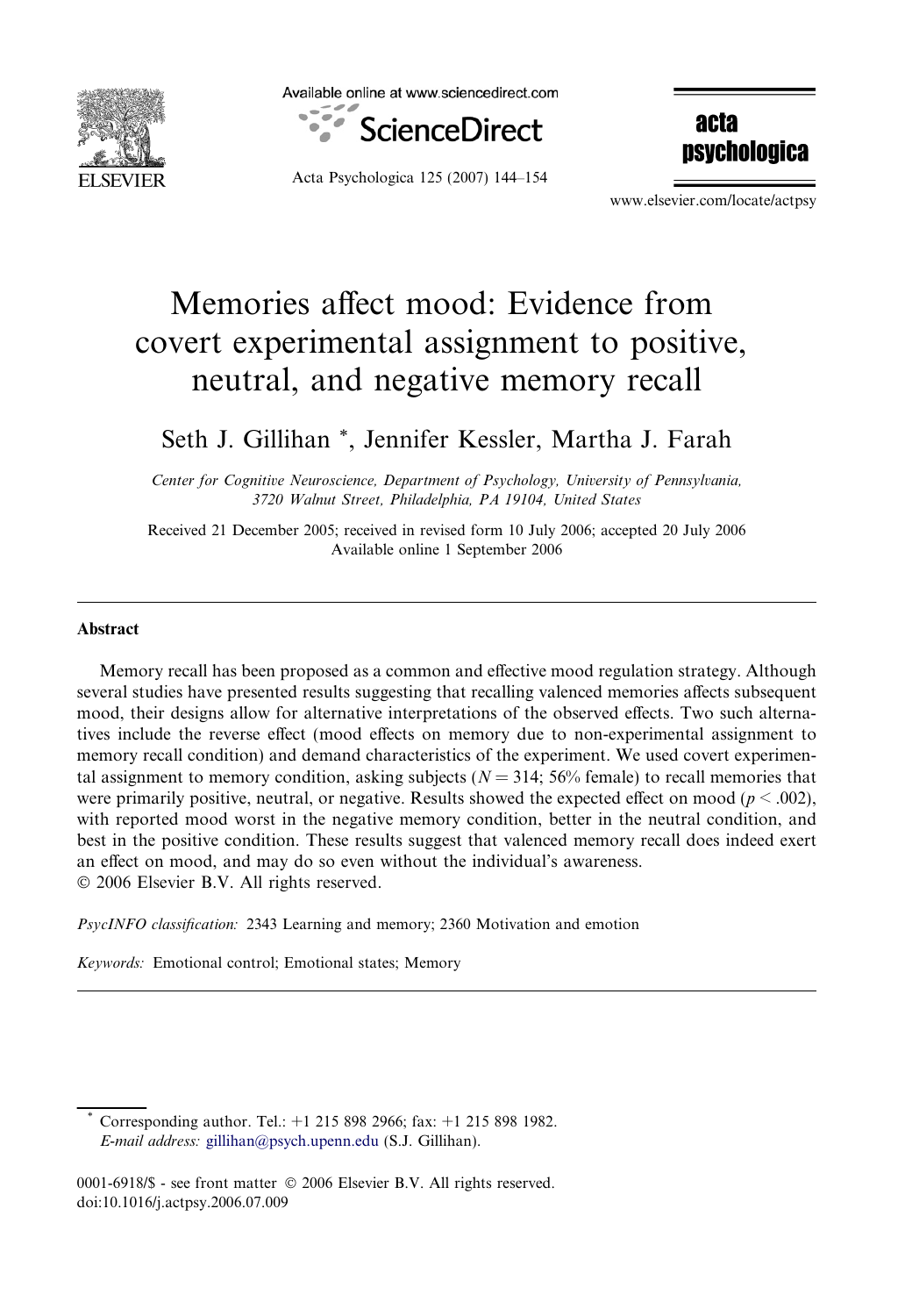#### 1. Introduction

One of the fundamental assumptions about the relation between thought and feeling is that memories and mood affect one another. Generally the effects are assumed to be reciprocal: An individual's mood influences the valence of memories that the person recalls (see [Bower, 1981 & Eich & Metcalfe, 1989, for seminal work in this area](#page-9-0)), and thinking about memories with a certain valence can affect a person's mood. Numerous studies have demonstrated the former effect—that a person's mood can influence the types of memories that the person recalls (e.g., [Parrott & Sabini, 1990;](#page-10-0) Singer & Salovey, 1988).

The question of the reverse effect—that the memories a person chooses to think about can affect his or her subsequent mood—is an important one. Memory recall has been proposed as a common and effective (conscious or unconscious) mood-regulation strategy (e.g., [Forgas, 2000; Joormann & Siemer, 2004; Josephson, Singer, & Salovey, 1996;](#page-9-0) [McFarland & Buehler, 1997; Rusting & DeHart, 2000\)](#page-9-0). One of the advantages of using memories to regulate one's mood is that this strategy can be used in virtually any setting, which is not the case with many mood regulation behaviors that individuals commonly report using (e.g., going shopping, eating something, having sex; [Thayer, Newman, &](#page-10-0) [McClain, 1994](#page-10-0)). It is important, therefore, to determine whether a person can influence his or her mood by recalling specifically valenced memories.

The hypothesized effect of memory on mood is intuitively plausible; most everyone has experienced an improvement in mood after recalling a happy memory, or has felt sadness when recalling a memory involving hurt or loss. However, other relationships between memory and mood are possible. One possibility is simply the null hypothesis—that the valence of recalled memories has no effect on subsequent mood. Under this scenario, perceived effects of memories on mood might be nothing more than ''hand waving'', with motivated attempts to improve mood being the real driver of the mood improvement, while the happy memories are simply epiphenomenal. Another possibility that is intuitively plausible is that memories actually affect moods in an incongruent direction, due to a comparison effect. For example, an individual who remembers the most recent time he or she had the flu might feel relieved that now he or she is well, and would experience an improvement in mood. Similar effects are plausible given the recall of happier times (e.g., the person's wedding day), which might by comparison lead to a decrement in mood, since the person perceives him- or herself to be in a worse situation at present (e.g., experiencing marital conflict).

Distinguishing between these various hypotheses requires demonstrating that valenced memory recall *causally influences* moods, which is not an easy task. Simply ordering the collection of data in a logical way—by asking participants to report a memory and then having them report their mood—is not sufficient. If there is a correlation between memory valence and reported mood, it could be the case that the mood was primary and was responsible for the valence of the reported memory. This problem requires that participants be randomly assigned to recall positively- or negatively-valenced memories. In this way, prior mood cannot account for an observed association between the valence of recalled memory and the participant's subsequent mood.

However, random assignment alone is not sufficient. If participants are aware that an experimental manipulation is intended to change their mood, it is impossible to rule out the effect of demand characteristics on reported mood (see, e.g., [Buchwald, Strack, &](#page-9-0) [Coyne, 1981; Polivy & Doyle, 1980](#page-9-0)). If participants are told, for example, to ''think of a very happy memory'', it is likely that their subsequently reported mood will be contam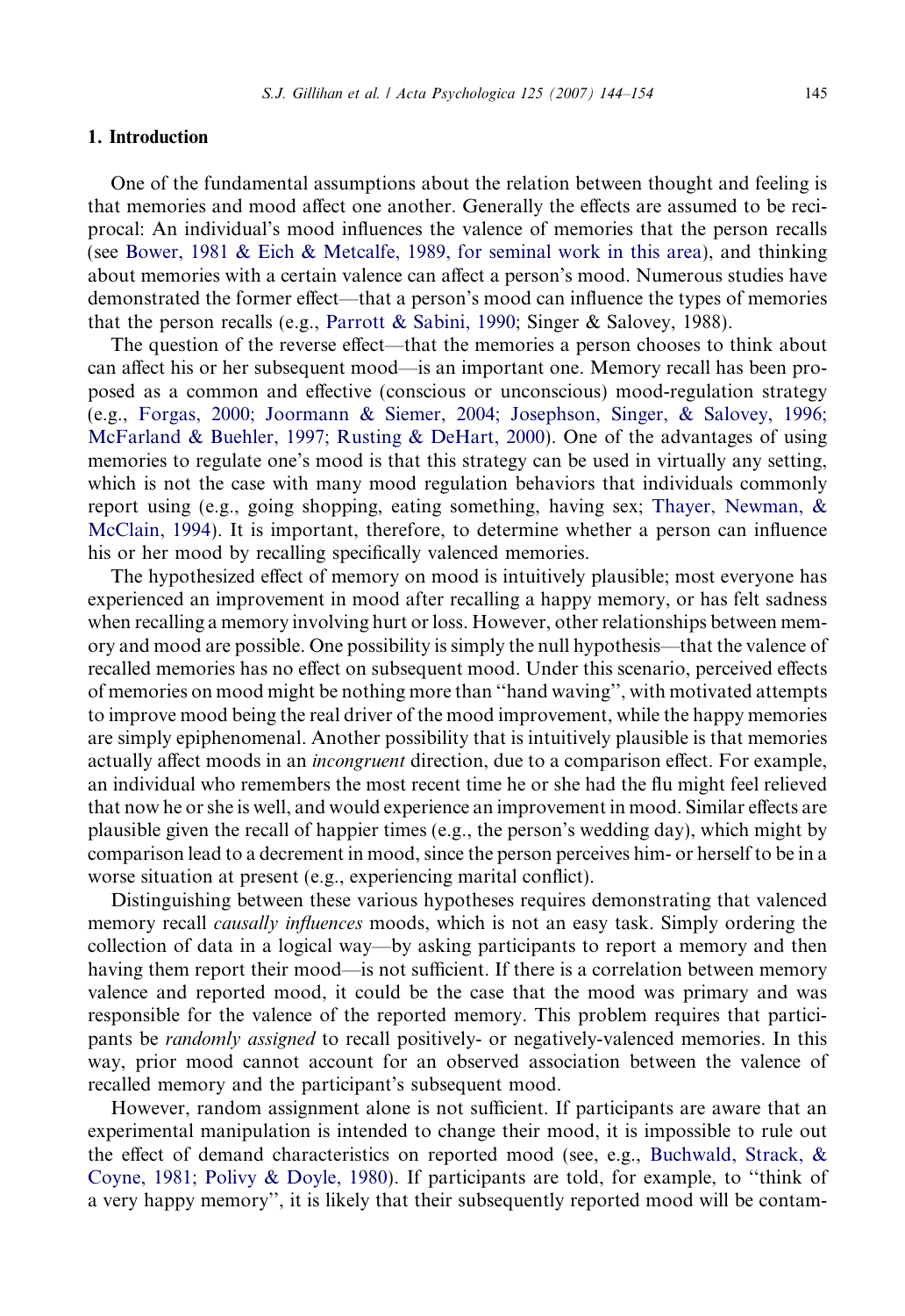inated with their perception that the experimenter is expecting them to report a positive mood. Similarly, the use of explicit mood induction procedures in many studies prior to asking participants to recall potentially mood-altering memories (e.g., [Erber & Erber,](#page-9-0) [1994; Joormann & Siemer, 2004; Rusting & DeHart, 2000\)](#page-9-0) can alert the participants that their moods are ''supposed'' to change in response to the experimental stimuli (see a metaanalysis by [Westermann, Kordelia, Stahl, & Hesse, 1996](#page-10-0), for a discussion of the influence of demand characteristics on the effectiveness of mood induction procedures). Such demand characteristics could lead to an erroneous rejection of the null hypothesis that recalled memory valence does not affect mood. Therefore, in addition to random assignment to memory condition, participants should not be made aware that the memories they are recalling have a specific, mood-relevant valence.

A large body of research is based on the assumption that recalling positively valenced memories is a strategy for regulating negative moods. For example, [Forgas's \(2000\)](#page-9-0) dualprocess theory of mood regulation holds that individuals in negative moods are motivated to recall mood-incongruent information in order to maintain affective homeostasis; [Boden](#page-9-0) [and Baumeister \(1997\)](#page-9-0) suggested that the tendency by some individuals to recall more positive memories after watching an unpleasant film was an effort to regulate their moods; and [Parrott and Sabini \(1990\)](#page-10-0) interpreted mood-incongruent memory recall as an attempt to regulate mood (see also [Forgas & Ciarrochi, 2002; Joormann & Siemer, 2004; McFar](#page-9-0)[land & Buehler, 1997; Parkinson & Totterdell, 1999; Thayer et al., 1994](#page-9-0)). Although many studies have reported effects of recalled memories on mood (e.g., [Josephson et al., 1996;](#page-9-0) [Rusting & DeHart, 2000; Setliff & Marmurek, 2002](#page-9-0)), their designs do not permit strong conclusions to be drawn about the direction of the effect. These design features represent not an insignificant methodological nuance, but rather a significant gap in the mood and memory literature.

The present study provides a more definitive answer to the question of whether recalling memories can influence individuals' moods because to our knowledge it is the first study to satisfy both of the conditions outlined above: random assignment to memory valence, with participants blind to their assignment. These conditions were accomplished by asking participants to report memories that, unbeknownst to the participants, were either primarily negative, neutral, or positive, depending on which version of the questionnaire the participant received, followed by mood ratings that were supposedly unrelated to the memory questions. As such, this study addresses the unresolved issue of whether memories influence mood or whether apparent memory effects on mood are actually mood effects on memory, or result from demand characteristics of the experiments.

#### 2. Method

#### 2.1. Participants and design overview

Participants were adults waiting for trains at the main train station in a large city in the eastern United States. Experimenters approached every individual who appeared to be over 18 years of age and who was not obviously busy (e.g., talking on a cell phone, tending to small children). The experimenters explained that they were conducting a research study and asked whether the individual would be willing to take ''3 or 4 min to fill out an anonymous questionnaire for the study''. If the potential participants asked what the study was about (as many did), the experimenter explained that the questionnaire asked about the person's memories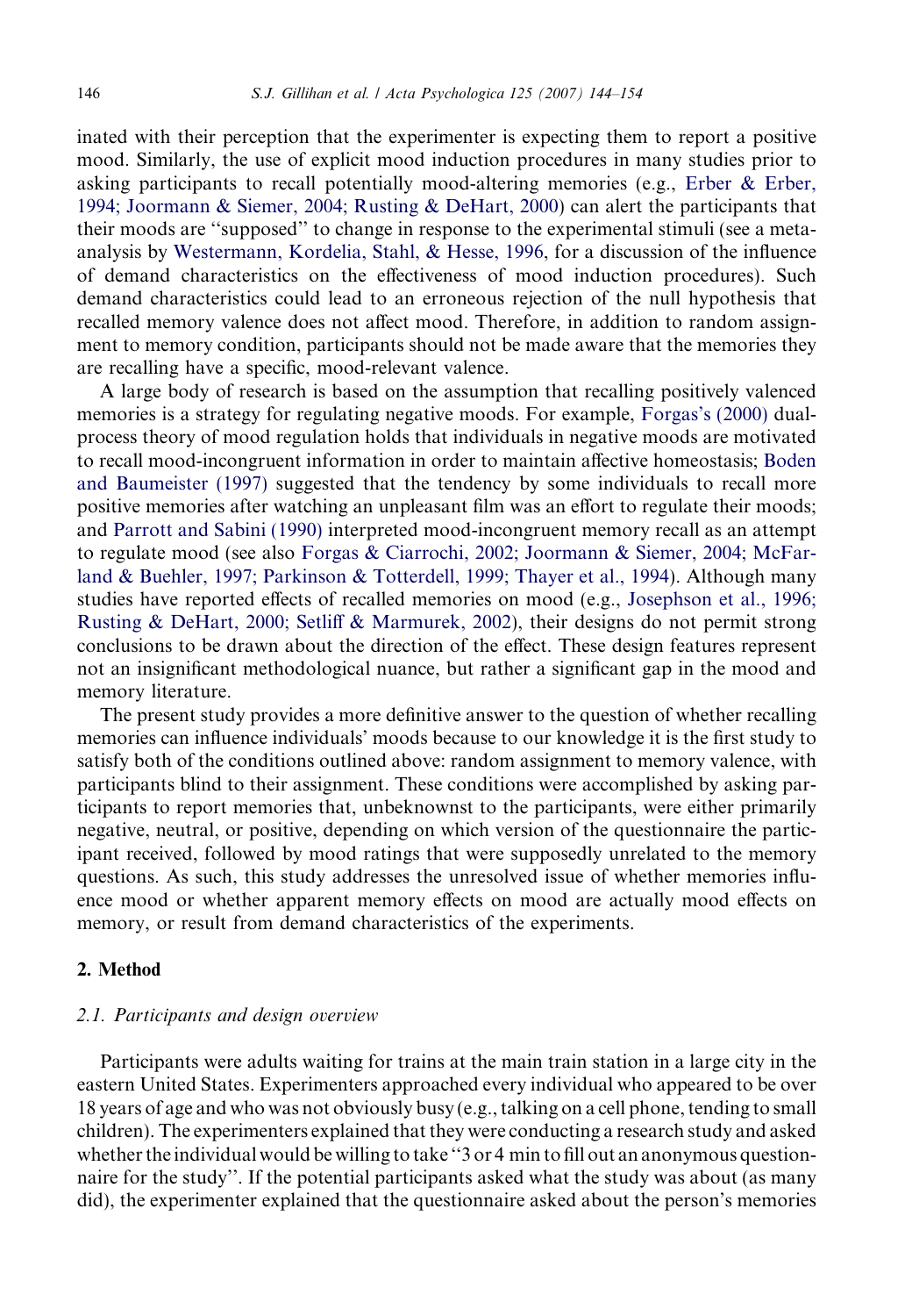about different experiences from the person's life. This explanation satisfied the majority of potential participants; indeed, data collected on a subset of potential participants indicated that 74 of 101 (73%) individuals asked to complete the questionnaire agreed to do so.

The full sample comprised 326 individuals (56% female). Of the individuals who reported their ethnicity, 75% were White; the majority of the non-White respondents were Black (18%) or Asian (5%). The mean age was 39.6 years (SD = 16.0; range = 18–83).

There were three versions of the questionnaires; each individual completed one version, yielding a between-subjects design. One version included all neutral questions, one approximately half neutral and half positive, and one half neutral and half negative; these three versions corresponded with neutral, positive, and negative conditions, respectively. Participants were not aware that there were versions of the questionnaire that differed from the one that they completed such that they would have no basis for judging the affective valence of their recalled memories as happy or sad relative to the other forms of the questionnaire. Experimenters were blind to condition. Upon completion of the questionnaire participants were thanked for their time and given a slip of paper with a brief description of the purpose of the study and an e-mail address whereby they could ask questions about the purpose and/or outcome of the study.

#### 2.2. Measures

#### 2.2.1. Memory questionnaires

Each version of the memory questionnaire comprised 19 questions about memories from the person's life—mostly episodic memories, although each version included some personal semantic memory questions (e.g., ''Do you know how to make an omelet''? for the neutral version; see the Appendix for the complete questionnaires). The neutral version included only questions that were intended to evoke neutral memories or associations (e.g., ''What time did you wake up yesterday''?). In order to disguise the purpose of the study we interspersed neutral questions with positive (e.g., ''What is the best present you ever received''?) or negative (e.g., ''When was the last time you had the stomach flu''?) ones on the positive and negative versions, respectively. As is evident from an inspection of the questionnaires, the vast majority of questions pulled for experiences that most everyone would have experienced; this feature of the design was meant to minimize individual differences in the valence of recalled memories within conditions.

In a pilot study with a sample of psychology graduate students ( $N = 18,67\%$  female) we asked participants to rate the valence of their reported memories on a Likert-type scale from 1 (negative) to 7 (positive) in response to all of the memory items (presented in random order). Results indicated that the questions were indeed associated with memories having the intended valence, as can be seen in Table 1; mean differences were statistically significant between all groups ( $p < .0001$ ).

Table 1

Emotional valence ratings of memories recalled in response to negative, neutral, and positive questions

| Question type | Mean $(SD)$ | Range       |
|---------------|-------------|-------------|
| Negative      | 3.2(1.2)    | $2.6 - 4.2$ |
| Neutral       | 4.5(1.2)    | $3.7 - 5.9$ |
| Positive      | 5.3(1.3)    | $4.4 - 6.1$ |

Note. Higher numbers indicate more positive emotional valence.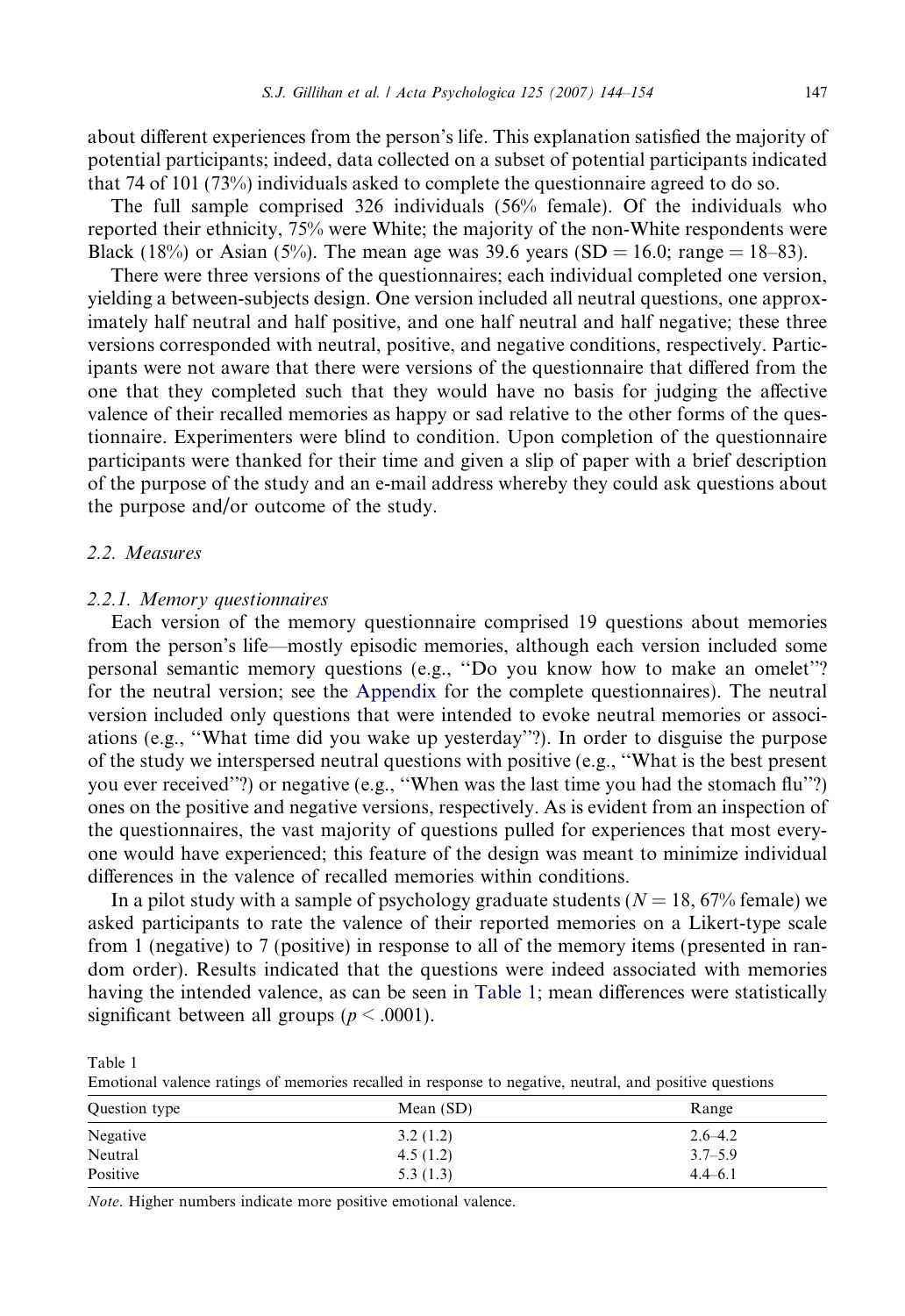#### 2.2.2. Mood measure

One question was used to assess participants' mood; this question was placed at the top of the second page immediately following the last memory question, in order to minimize the chance that participants would look ahead and figure out that the memory questions were intended to affect their mood. Participants were instructed to make a single vertical mark on a 100 mm horizontal line ''to indicate your mood right now''. The line was anchored with ''Worse than average'' on one end, ''Better than average'' on the other, and ''Average'' in the middle. By asking participants to rate their mood relative to how they usually feel rather than asking them to judge their mood relative to objective markers (e.g., negative, neutral, positive) we controlled as much as possible for individual differences in average mood. We used only one mood rating question (rather than having participants rate their mood based on a list of adjectives) to minimize the chance that participants would ''catch on'' that we were really interested in their mood, and infer that the preceding questions were intended to affect their mood in a particular direction. In order to validate the mood measure we administered among a new sample  $(N = 76)$  of adult participants from the same train station a modified version of the Positive and Negative Affect Schedule (PANAS; [Watson, Clark, & Tellegen, 1988\)](#page-10-0), a widely used and wellvalidated measure of positive and negative affect. Our version comprised the original 20 adjectives from the PANAS and an additional 18 adjectives from the expanded version of the PANAS ([Watson & Clark, 1994](#page-10-0)); the adjectives (e.g., happy, angry) are rated on a scale from 1 to 5. Our single item mood rating captured approximately 42% of the variance in participants' ratings of both positive and negative affect; as expected, the mood question was positively associated with ratings of positive adjectives,  $r = .65$ ,  $p < .0001$ , and negatively associated with ratings of negative adjectives,  $r = -.66$ ,  $p < .0001$ . These analyses demonstrate the convergent validity of our mood measure.

We hypothesized that there would be an effect of memory questionnaire on mood and that post hoc analyses would show that participants in the positive condition would report significantly better mood than participants in the neutral and negative conditions, and that participants in the negative condition would report significantly worse mood than participants in the neutral and positive condition; in short:

Positive  $>$  Neutral  $>$  Negative.

Following the mood measure we asked demographics questions (gender, age, ethnicity), and a final question asking what the participant thought was the hypothesis of the present study. This final question was an important one because it allowed us to verify that participants were unaware of the connection between the memory questions and the mood question. If only a small percentage of participants were able to identify the study hypothesis, we would have greater confidence that any effects on mood were in fact achieved covertly.

## 3. Results

#### 3.1. Awareness of study hypothesis

A small number of participants (12/326; 3.6%) correctly guessed the hypothesis of the present study (e.g., "Something about answering these questions ... will affect my mood"); typical incorrect guesses missed the mark widely, given the between subjects design and the apparent randomness of the questions, and included responses such as ''some type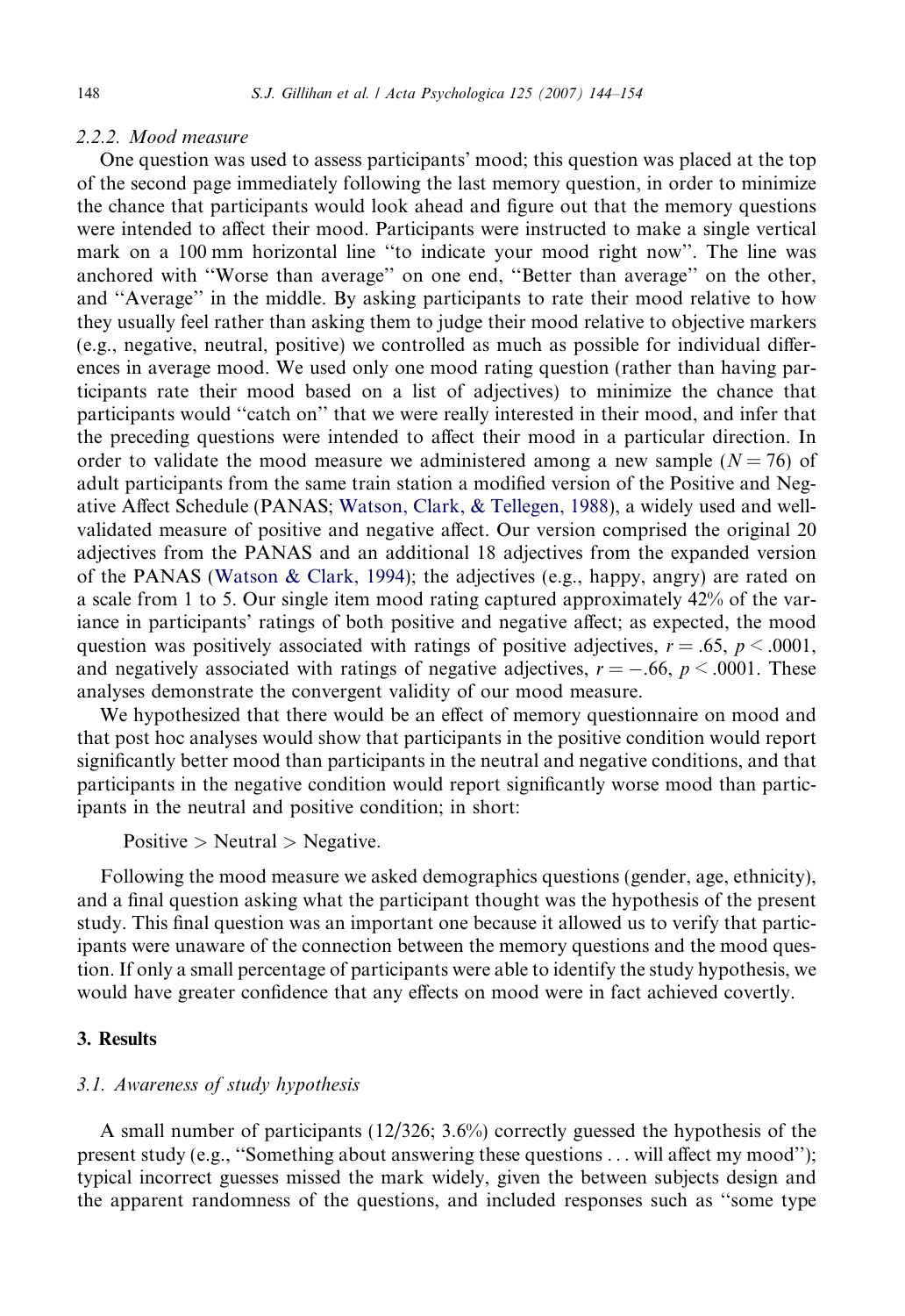of survey of American culture'', ''how many people will agree to fill out a survey in a train station'', ''matching ethnicity with habits'', and ''short term versus long term memory''. Participants who correctly guessed the hypothesis were excluded from subsequent analyses, leaving a final sample size of 314 individuals.

#### 3.2. Mood manipulation effects

An alpha level of .05 (two-tailed) was used for all tests of statistical significance. There were no significant differences between the groups on age, gender, or ethnicity (all  $p_s > .49$ ), and so these variables were excluded from subsequent analyses. We first performed a one-way ANOVA with memory condition (positive, negative, neutral) as the independent measure and mood as the dependent variable. As hypothesized, we found a significant main effect of condition,  $F(2, 311) = 6.38$ ,  $p < .002$  (see Fig. 1). Planned contrasts based on our hypothesis revealed a trend toward better reported mood in the positive versus the neutral memory condition,  $d = 0.26$ ,  $p = 0.06$ , and a similar trend toward better reported mood in the neutral versus the negative condition,  $d = .23$ ,  $p = .09$ . The contrast between the positive and negative conditions revealed a highly significant difference,  $d = .49$ ,  $p < .0005$ . Therefore we rejected the null hypothesis that valence of recalled memories had no effect on subsequent mood, as well as the competing hypothesis of a memory incongruent effect on mood.

# 4. Discussion

As predicted, individuals who were induced to recall more positive memories reported better mood than those induced to recall neutral or negative memories. The design of the



Fig. 1. Participants' average mood ratings (±standard error of the measure) by memory questionnaire condition. The top number in each bar is the group mean, with the group standard deviation below in parentheses.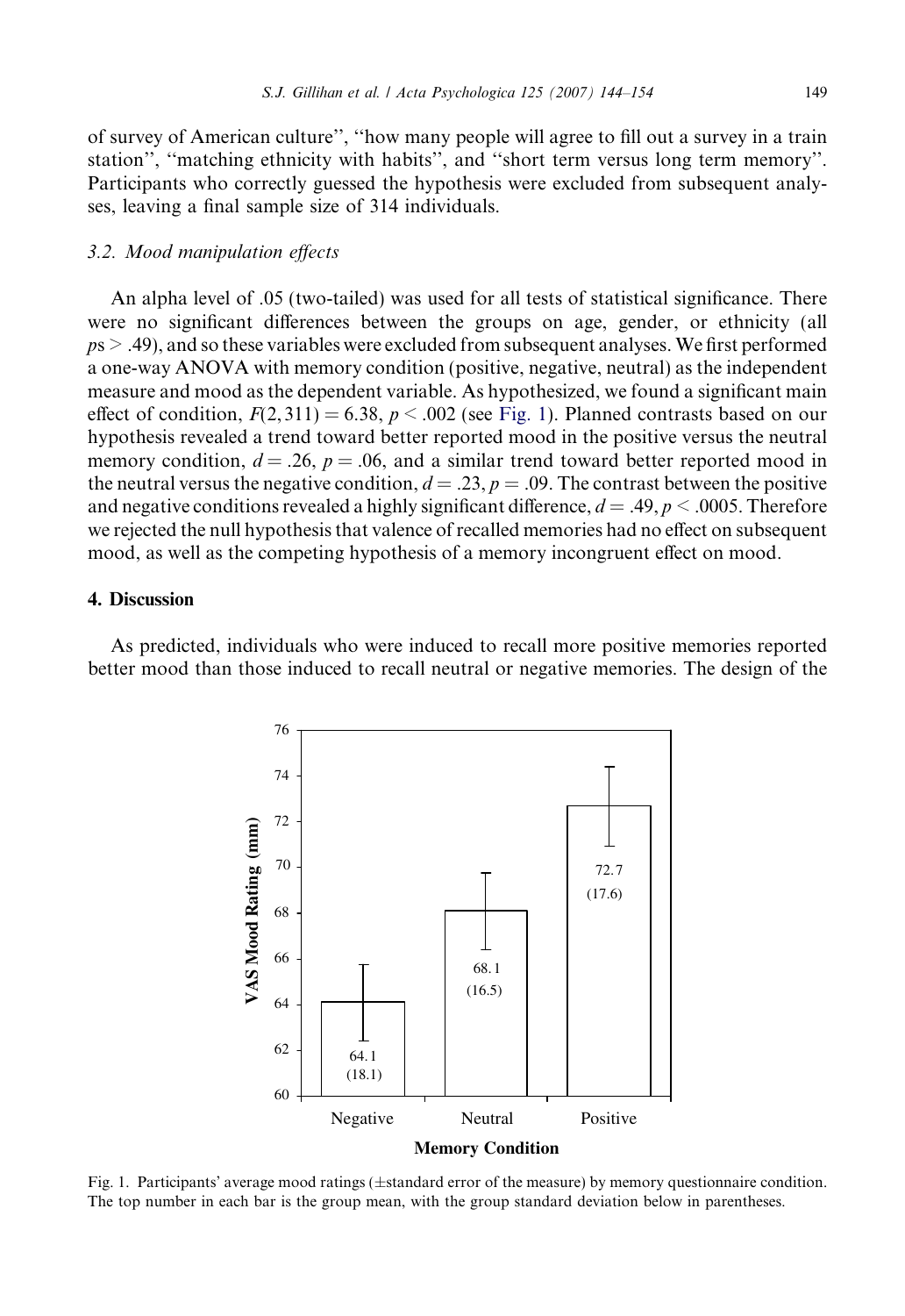current study allowed us to distinguish between the mood-altering effects of memory recall per se and other factors such as motivational components that are involved in more explicit efforts to use memories to influence one's mood.

These results have several important implications. First, they suggest that thinking of positive memories is an effective mood-altering strategy that operates outside of deliberate effort to improve one's mood. This interpretation of the present results reinforces [Parrott and Sabi](#page-10-0)[ni's \(1990\)](#page-10-0) hypothesis that mood-incongruent recall might be an ''automatic or unconscious'' (p. 333) mood-regulation strategy, operating outside of individuals' awareness.

Second, there are reasons to expect that the kinds of memory effects observed in this study could be larger in real-world settings. The current study used the same relatively mild mood-relevant questions across subjects; it is likely that positive and negative memories that have more specific salience for individuals would exert a stronger effect on mood. Also, the ability to focus for an extended period of time on a positive or negative memory, with all the related associations, suggests that the medium-sized effect observed here between the negative and positive conditions could spiral into bigger and longer-lasting effects in everyday life. For example, recalling the memory of one's last visit to the doctor could bring to mind the pain the person experienced, the depression that resulted from an extended illness and time off from work, possible financial hardships associated with the illness, other times one was sick, and so forth. The ''rapid-fire'' design of our memory questionnaire discouraged the participants from dwelling on any particular memory and its associations.

Finally, these findings have implications for researchers who use laboratory mood inductions. The present findings suggest that even subtle positive and negative autobiographical memory questions—ones that alert fewer than 4% of study participants to the purpose of the questions—can have significant effects on mood. Recalling autobiographical memories is a particularly effective means of manipulating study participants' moods (see, e.g., [Brewer, Doughtie, & Lubin, 1980\)](#page-9-0), and works well as a covert procedure, in contrast to several other effective means of mood manipulation (e.g., the Velten mood induction procedure, watching positive or negative movie clips). Therefore the procedure used in the current study (or an adaptation thereof) may be used effectively by other researchers to manipulate participants' moods without their awareness.

#### 4.1. Strengths and limitations

Strengths of the present study, in addition to the design aspects already discussed, include the diversity of the sample in terms of gender, age, and race, as well as the respectable sample size ( $N = 314$ ). The present study also has several limitations. First, the current results do not provide information about the duration of the observed mood effects. Also, the effect sizes between the neutral condition and the other two conditions were modest (in the  $d = .25$  range) and were statistically significant only at a trend level. However, the nicely linear nature of the graph in the Figure illustrates strong support for the effect of memories on mood, in a direction congruent with the valence of the memories; moreover, the medium-sized [\(Cohen, 1988](#page-9-0)) and highly significant difference in mood reported by individuals in the positive and negative memory conditions points to the crucial difference between focusing on positive or negative memories.

Finally, we cannot attribute causality to valence of recalled memories in the strictest sense, for two reasons. First, although we took precautions to disguise the intent of the memory questionnaires and excluded participants who correctly guessed our hypothesis,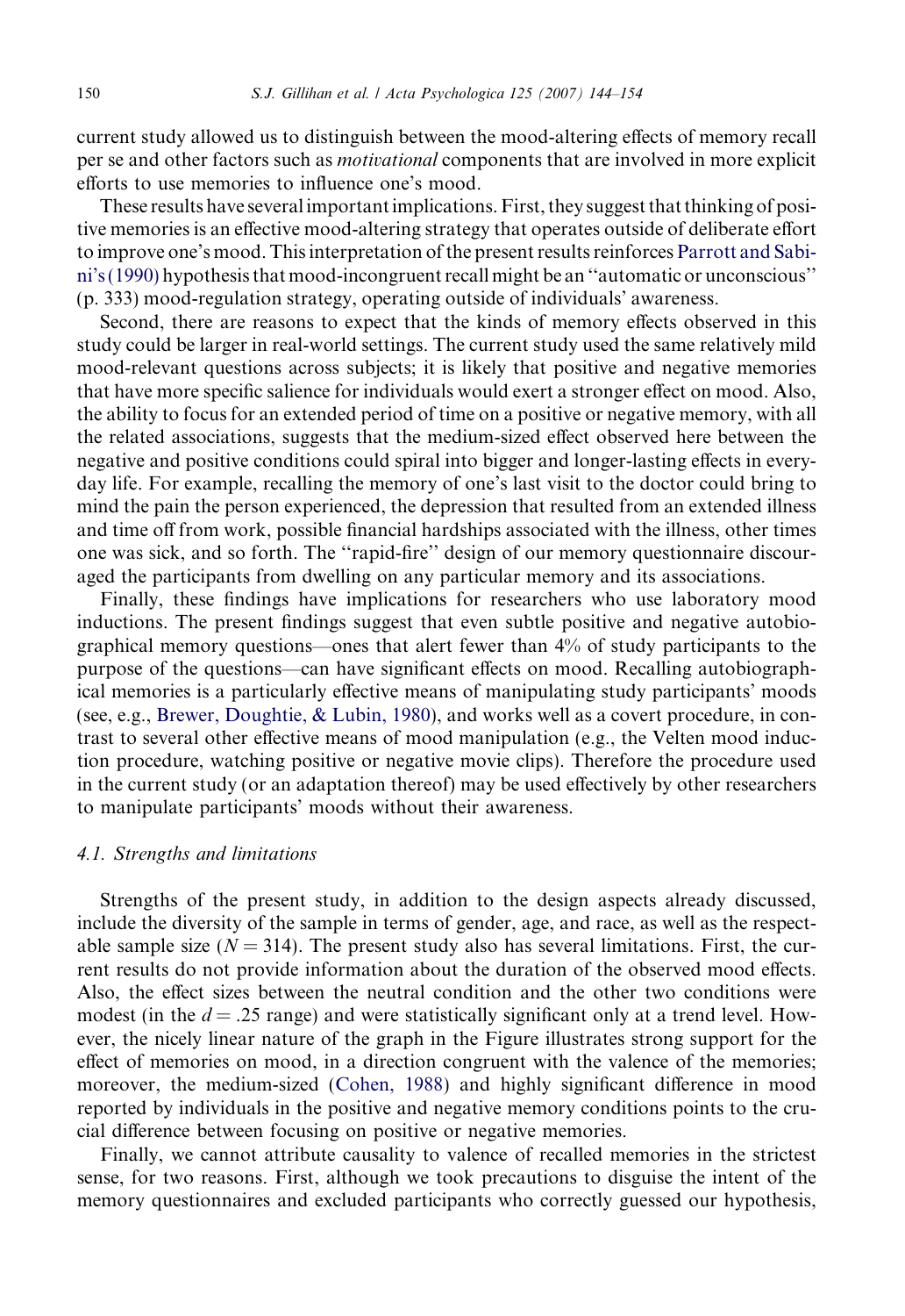we cannot entirely rule out the possibility that other participants may have been aware of the valence of the memory questions and may have realized that their subsequently reported moods should be affected by the questions. Second, we did not measure mood prior to the memory questionnaire (due to the concern about alerting participants to our intent). However, the blind administration of questionnaires and the absence of significant group differences on extraneous factors such as demographics support the causal effect of memory valence on subsequent mood.

#### 4.2. Future directions

While the present design allowed us to address the primary research question, several additional questions are not addressed. It cannot be known from the present data how long the memory effect lasts, or whether valenced memory recall is a ''good'' mood-regulation strategy in the long term. Future research in this area should explore the relative merits of different mood-regulation strategies, both in the short and the long term. This research could include comparisons of other methods of experimental assignment to covert mood induction, such as the musical mood induction used by [Parrott and Sabini](#page-10-0) [\(1990\)](#page-10-0), to see which procedures are more effective. An additional methodological consideration is the question of ''dose–response'' in terms of how many positive or negative memories are required to influence mood; an important consideration when addressing this question would be whether a greater number of questions results in more participants' realizing the intended purpose of the memory questions.

A corollary to the dose–response consideration is the question of whether a more potent ''dose'' of covertly induced negative memory recall could push participants' moods into the ''below average'' range, which would increase the usefulness of the current paradigm as a covert mood induction technique. As can be seen in the figure, all three groups reported average mood ratings that were ''above average'' (where average is 50 on our 100 mm VAS). Given the mean ratings of the negative memory questions obtained in the pilot study—which were not only more negative than the positive memory questions but were rated in the negative half of the Likert-type scale—it is evident that there are many other factors that determine mood besides the valence of recently recalled memories. Future work in this area could determine the relative potency of these other factors compared to that of valenced memories.

Additionally, the present study did not induce positive or negative moods prior to the memory manipulation, and therefore cannot answer the question of memory effects at more extreme positive and negative moods. Future work in this area could use covert mood inductions (e.g., music, weather; [Martin, 1990; Parrott & Sabini, 1990](#page-10-0)) to induce positive and negative moods, and then investigate the effects of covert random assignment to recall specifically valenced memories. Finally, the present paradigm lends itself well to hypotheses about individual differences in mood reactivity as a function of variables such as neuroticism and depression history—for example, that magnitude of the negative memory effect will be positively associated with depression risk. The answers to these and other questions await further research on the effects of memories on mood.

#### Acknowledgements

The authors wish to thank Sara R. Jaffee, Ph.D., for helpful comments on a draft of this article. We appreciate the cheerful participation of so many research participants at the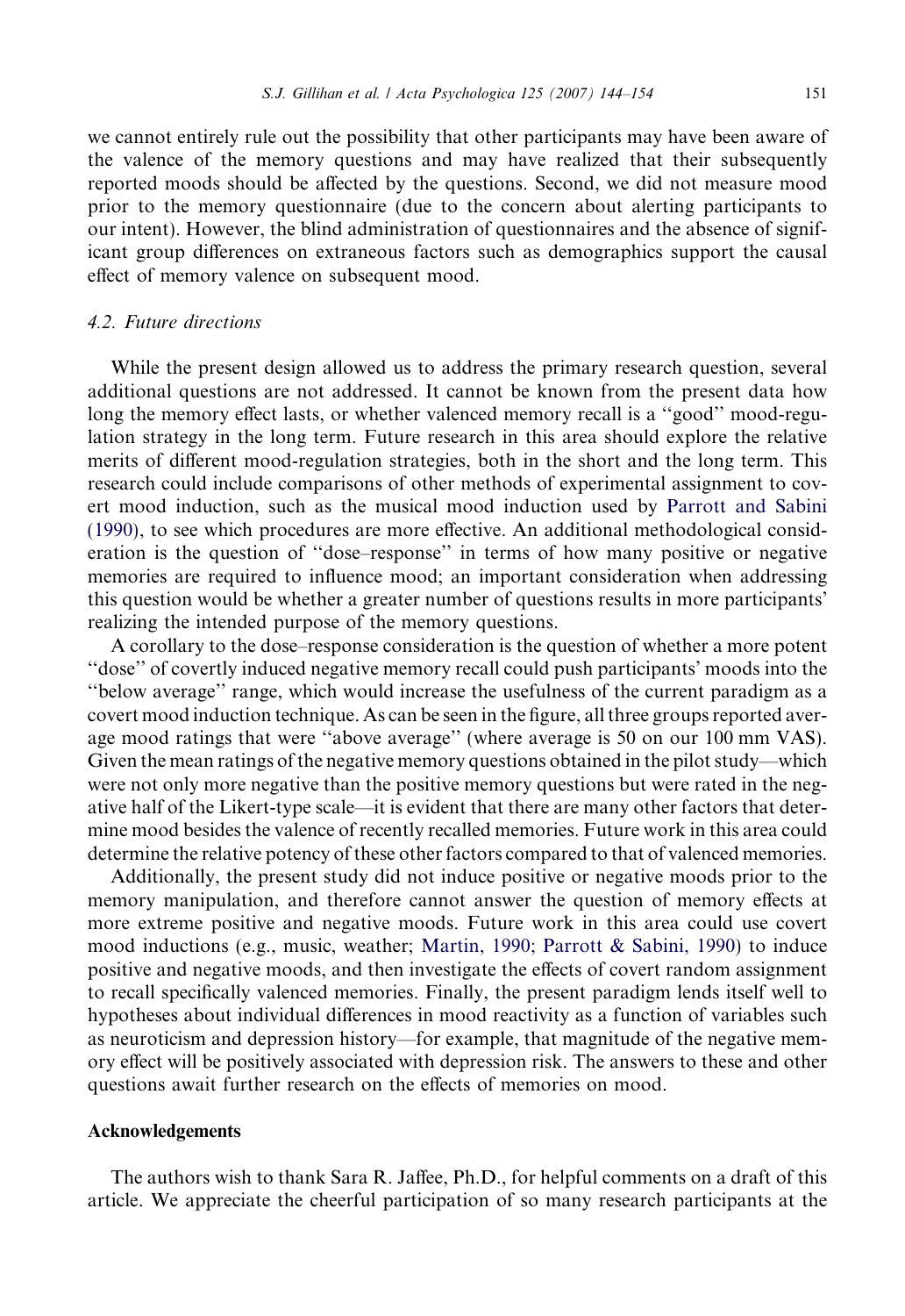train station. The writing of this article was supported by NIH F31 MH-073363-01A1 to SJG and NIH R01 AG-14082-04, NIH K02 AG-00756-04, NIH R01 DA14129, and NSF 0226060 to MJF.

## Appendix. Memory Questionnaires

#### **Positive**

- 1. Have you ever been out of the country?  $\Box$  Yes  $\Box$  No
- 2. Do you know how to make an omelet?  $\Box$  Yes  $\Box$  No
- 3. What was the best present you have ever received?
- 4. Did you own or rent your previous home?  $\Box$  Own  $\Box$  Rent
- 5. What is your favorite TV show?
- 6. At what age do you think kids are the cutest?
- 7. What color pen do you prefer to use?
- 8. Have you ever laughed out loud at an e-mail message?  $\Box$  Yes  $\Box$  No
- 9. How do you take your coffee?
- 10. Which grade in school did you like the most?
- 11. When was the last time you bought a piece of furniture?
- 12. What was your favorite vacation?
- 13. What was the last good movie you saw?
- 14. When was the last time you went to a barbecue?
- 15. What did you eat for breakfast this morning?
- 16. When was your most enjoyable summer?
- 17. What is the name of your hometown?
- 18. When was the last time you went to the grocery store?
- 19. What color was the first car you drove after getting your license?

#### Neutral

- 1. Have you ever been out of the country?  $\Box$  Yes  $\Box$  No
- 2. Do you know how to make an omelet?  $\Box$  Yes  $\Box$  No
- 3. When was the last time you bought a newspaper?
- 4. What time did you wake up yesterday?
- 5. When was the last time you bought a piece of furniture?
- 6. What did you eat for breakfast this morning?
- 7. What is your home state?
- 8. How often do you go to the grocery store?
- 9. Do you usually watch the evening news?  $\Box$  Yes  $\Box$  No
- 10. How long did you watch TV last night?
- 11. Did you own or rent your previous home?  $\Box$  Own  $\Box$  Rent
- 12. How do you take your coffee?
- 13. When you were in high school, how did you get to school?
- 14. About how many items did you take the last time you went to the cleaners?
- 15. Have you ever been to Nebraska?  $\Box$  Yes  $\Box$  No
- 16. When was the last time you went out for dinner?
- 17. How long has it been since you have taken a train (before today)?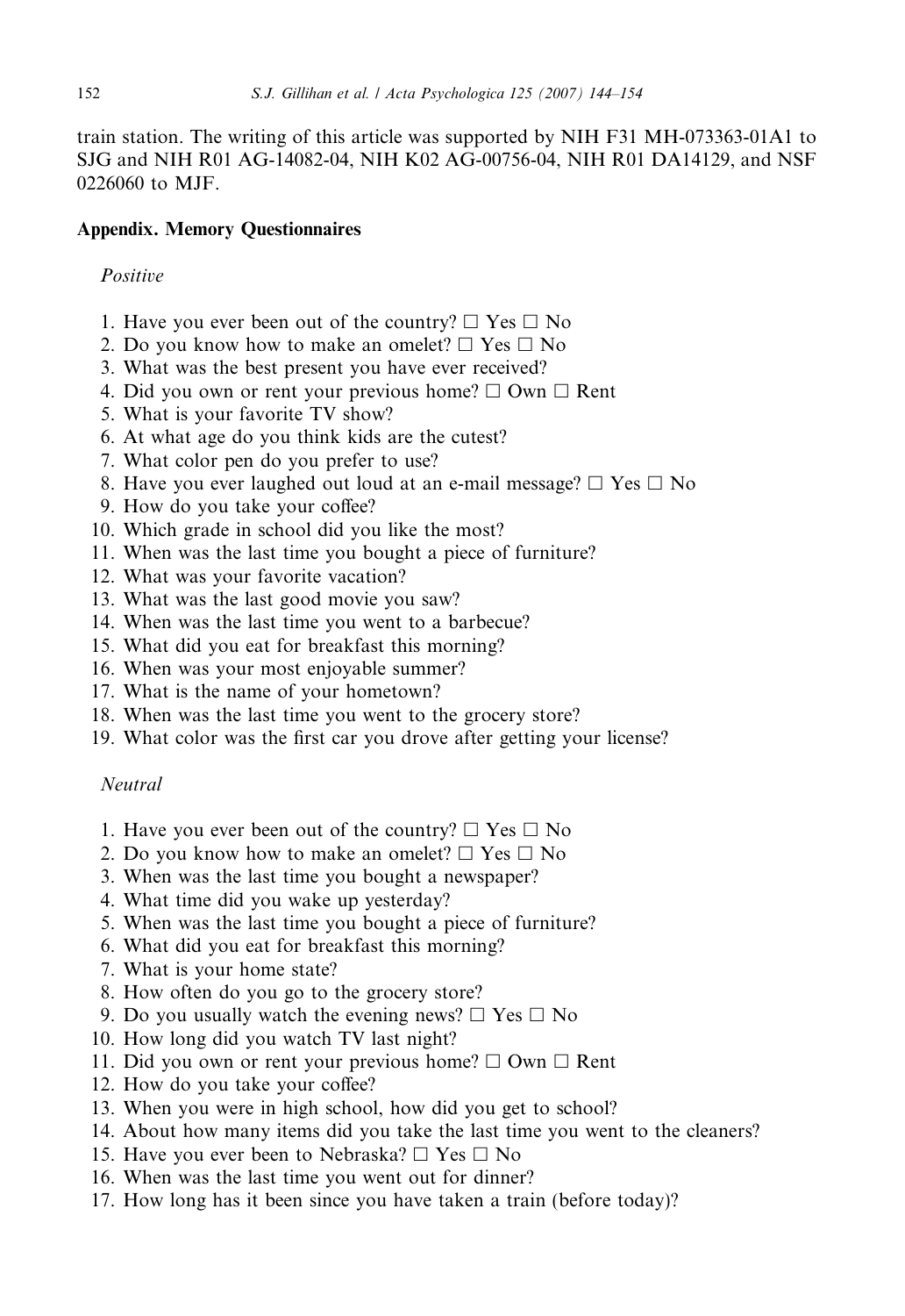- <span id="page-9-0"></span>18. Who was the leading actor in the last movie you saw?
- 19. Have you ever installed an air conditioner?  $\Box$  Yes  $\Box$  No

#### Negative

- 1. Have you ever been out of the country?  $\Box$  Yes  $\Box$  No
- 2. Do you know how to make an omelet?  $\Box$  Yes  $\Box$  No
- 3. When was the last time you had the stomach flu?
- 4. What time did you wake up yesterday?
- 5. When were you last stuck in traffic?
- 6. When was the last time you bought a piece of furniture?
- 7. What is the worst job you have ever had?
- 8. What did you eat for breakfast this morning?
- 9. Have you ever been stood up on a date?  $\Box$  Yes  $\Box$  No
- 10. What grade in school did you like the least?
- 11. When was the last time you bought a newspaper?
- 12. Have you ever broken a bone?
- 13. When was the last time you did laundry?
- 14. How old were you the first time you went to a funeral?
- 15. How do you take your coffee?
- 16. When was the last time you needed to go to the doctor?
- 17. How often do you go to the grocery store?
- 18. When was your first breakup with a significant other?
- 19. Have you ever been involved in a car accident?

#### **References**

- Boden, J., & Baumeister, R. (1997). Repressive coping: distraction using pleasant thoughts and memories. Journal of Personality and Social Psychology, 73, 45–62.
- Bower, G. (1981). Mood and memory. American Psychologist, 36, 129–148.
- Brewer, D., Doughtie, E. B., & Lubin, B. (1980). Induction of mood and mood shift. Journal of Clinical Psychology, 36, 215–226.
- Buchwald, A. M., Strack, S., & Coyne, J. C. (1981). Demand characteristics and the Velten mood induction procedure. Journal of Consulting and Clinical Psychology, 49, 478–479.
- Cohen, J. (1988). Statistical power analysis for the behavioral sciences (2nd ed.). Hillsdale, NJ: Lawrence Erlbaum **Associates**
- Eich, E., & Metcalfe, J. (1989). Mood dependent memory for internal versus external events. Journal of Experimental Psychology: Learning, Memory, and Cognition, 15, 443–455.
- Erber, R., & Erber, M. W. (1994). Beyond mood and social judgment: mood-incongruent recall and mood regulation. European Journal of Social Psychology, 24, 1–24.
- Forgas, J. P. (2000). Managing moods: toward a dual-process theory of spontaneous mood regulation. Psychological Inquiry, 11, 172–177.
- Forgas, J. P., & Ciarrochi, J. V. (2002). On managing moods: evidence for the role of homeostatic cognitive strategies in affect regulation. Personality and Social Psychology Bulletin, 28, 336–345.
- Joormann, J., & Siemer, M. (2004). Memory accessibility, mood regulation, and dysphoria: difficulties in repairing sad mood with happy memories? Journal of Abnormal Psychology, 113, 179–188.
- Josephson, B. R., Singer, J. A., & Salovey, P. (1996). Mood regulation and memory: repairing sad moods with happy memories. Cognition and Emotion, 10, 437-444.
- Martin, M. (1990). On the induction of mood. Clinical Psychology Review, 10, 669–697.